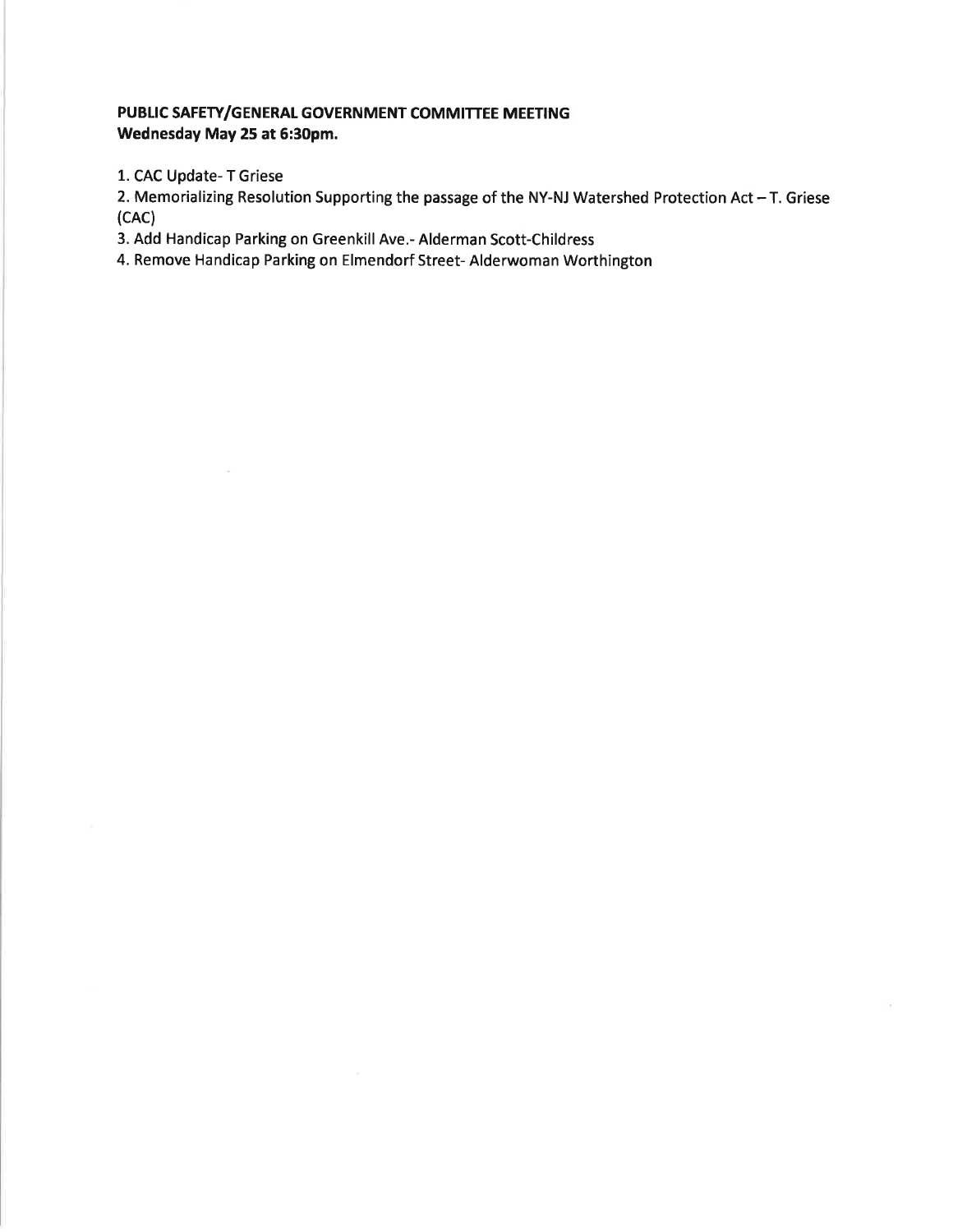## COMMON COUNCIL OF THE CITY OF KINGSTON, NY Resolution No.  $\overline{XXX}$  of 2022 RESOLUTION REGARDINGNY-NJ Watershed Protection Act: H.R. 4677

WHEREAS, New York Congressman Tonko has proposed the NY-NJ Watershed Protection Act, a unique federal investment program to authorize \$50 million of federal funds to protect and restore all watersheds, including the Hudson River Watershed, that flow into New York-New Jersey Harbor and

WHEREAS, The Act has unanimous support among the Hudson Valley's Congressional delegation; and,

WHEREAS, the Act would provide benefits to diverse stakeholders such as the protection of fisheries and wildlife, conservation of natural resources and public and private lands, critical urban greenspaces, ocean and coastal resources, and various opportunities to improve the quality of life for community members throughout the region; and

WHEREAS, Kingston, NY is part of the most densely populated and economically important regions in the country, the proposed NY-NJ Watershed Act will provide enormous economic and environmental benefits locally, regionally and nationally; and

WHEREAS, waterways and watersheds provide drinking water, tourism and outdoor recreation, economic opportunities, as well as sustain fisheries, critical wildlife and provide vital infrastructure from flooding and rising sea levels; and

WHEREAS, three waterways form a substantial portion of the municipal boundaries of Kingston: Esopus Creek and the tidal Rondout Creek and tidal Hudson River; and

WHEREAS, the Act would provide matching funds to achieve the goals of New York State Department of Environmental Conservation's Hudson River Estuary Program, a state program that has greatly benefitted Hudson Valley communities; and,

WHEREAS, the Act would fund shoreline management and restoration within the watersheds,

WHEREAS, as an elected body tasked with protection and safeguarding irreplaceable waterconnected resources and nature-based flood hazard mitigation measures that are essential to protect human life and infrastructure; and

WHEREAS, this Act would direct the Secretary of the Interior to enhance collaboration and coordinate restoration activities at all levels of government to protect fish and wildlife habitats, endangered species, improve water quality, increase public access to the estuary, mitigate flood risks, and develop public outreach and educational activities; and

WHEREAS, many residents of the region of the NY-NJ Watershed live in communities lacking environmental justice, where access to and enjoyment of fish, wildlife, clean water, and other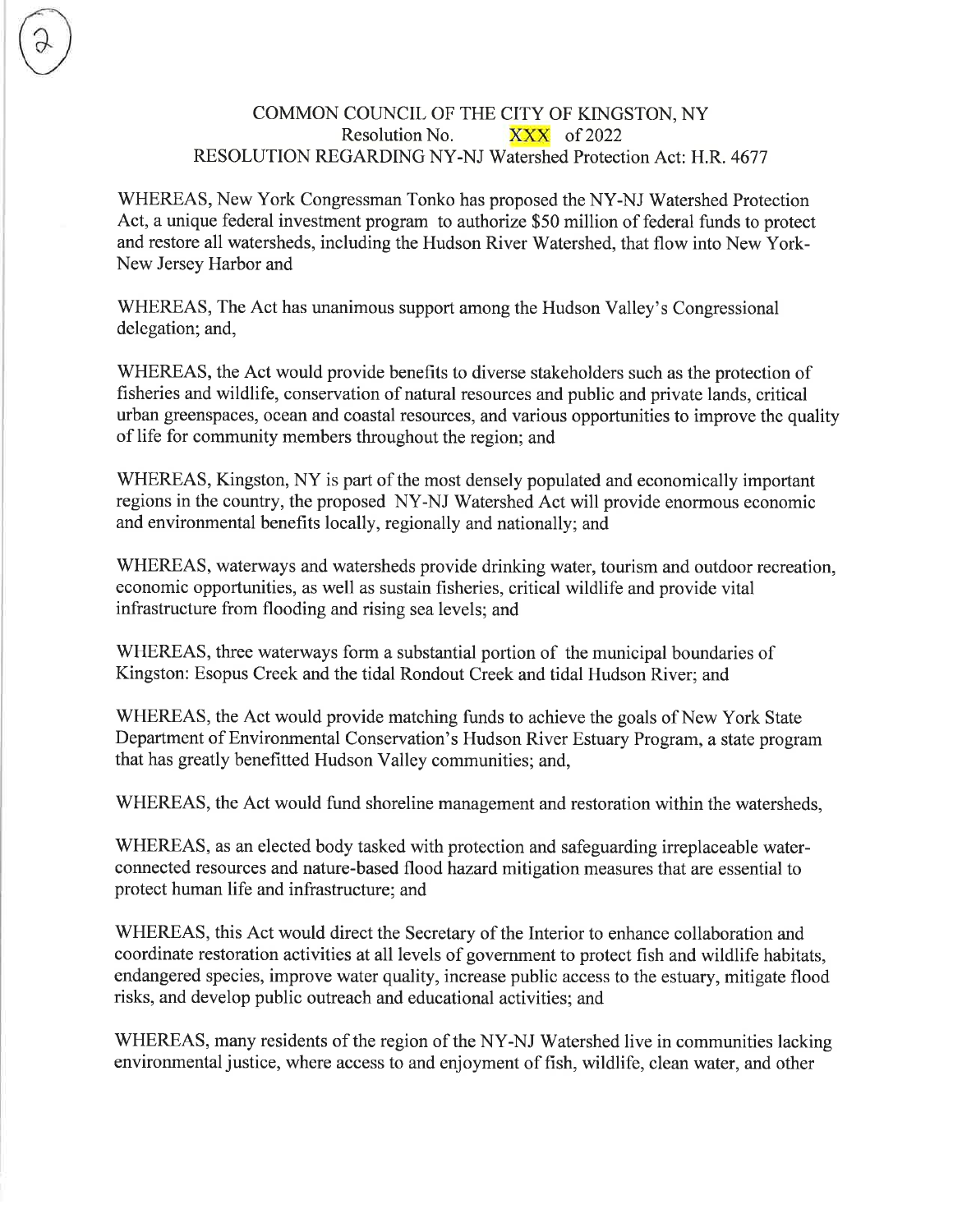## Tinti, Elisa

| From:               | Shaut, Andrea                                                            |
|---------------------|--------------------------------------------------------------------------|
| Sent:               | Wednesday, May 11, 2022 7:05 AM                                          |
| To:                 | Tinti, Elisa                                                             |
| Cc:                 | Scott-Childress, Reynolds; Davis, Tony; Schultheis, John; Norman, Edward |
| Subject:            | Late Communication - Handicap Sign                                       |
| <b>Attachments:</b> | Handicap Permit.pdf                                                      |

Good morning Elisa,

Alderman Scott-Childress has requested a handicap sign at 193 Greenkill Ave. I have attached the constituent's permit. Because this is an emergency situation for the constituent, I would like to place it on the May 25 Public Safety committee meeting. Can you please add this to the agenda? You can use this email as the communication - the one from the constituent had personal information I did not want posted.

John & Ed - please let Tony or me know if you see any issues with this request.

Thank you,

Andrea Shaut

Council President, City of Kingston